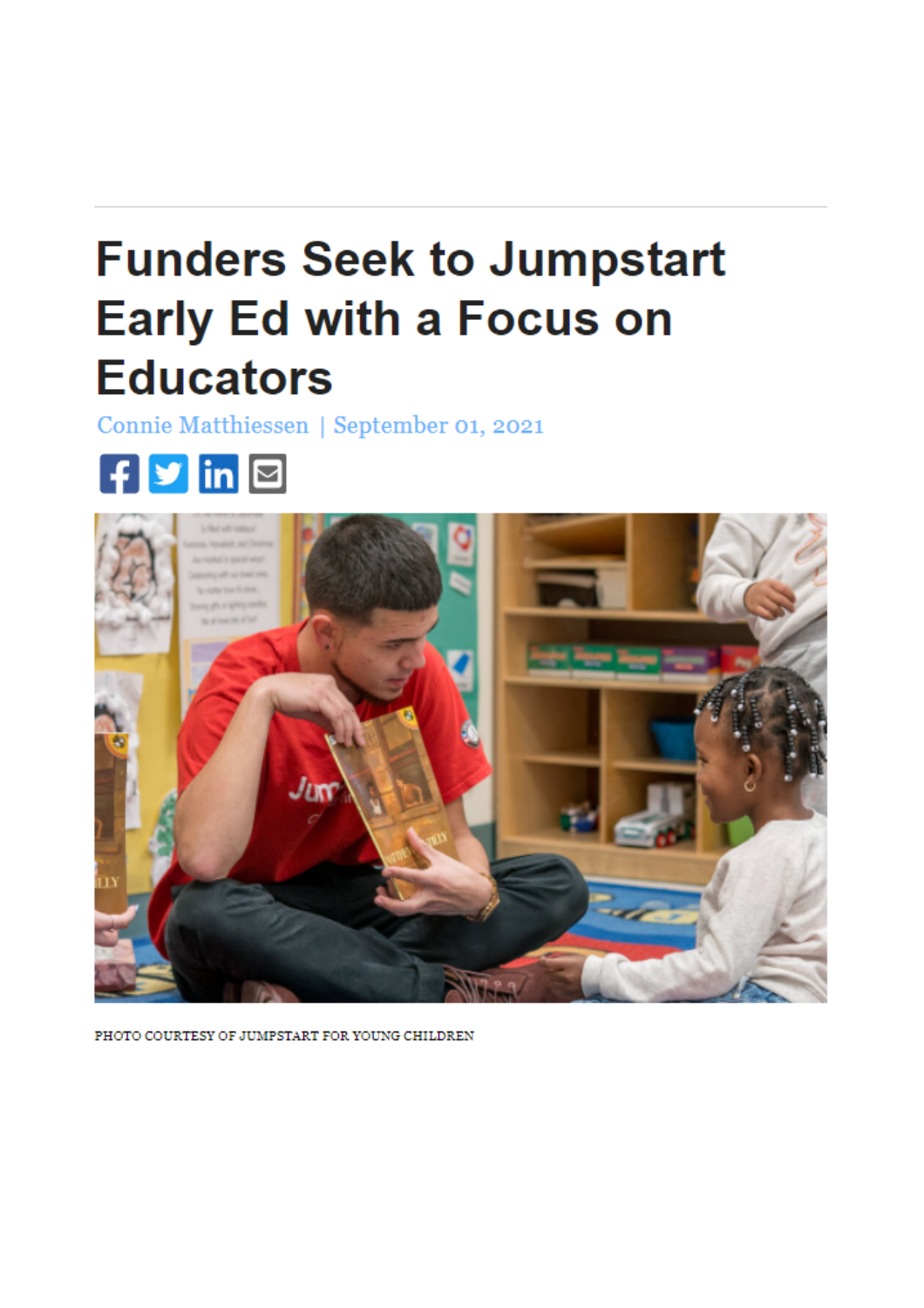To improve early childhood education in the U.S., there's a lot that needs to be done—including developing a reliable stream of skilled early educators. This is a key component of [Jumpstart for Young Children'](https://www.jstart.org/)s mission. With operations in 15 states and the District of Columbia, the nonprofit has trained more than 50,000 college students and volunteers who've helped more than 120,000 preschool children gear up for kindergarten.

Jumpstart works to tackle the achievement gap, which starts to widen long before kids arrive at kindergarten. [Research](https://www.epi.org/publication/books_starting_gate/) shows that children from lowincome backgrounds start kindergarten 60% behind those in more affluent communities. Jumpstart partners with preschools where at least 75% of students per classroom are from low-income families.

Whether driven by the eye-opening impacts of COVID or a growing body of research on childhood development, early education is a major interest among donors and foundations these days, and we've been watching closely to see who's backing this cause and which of the many strategies is getting funding and results. Many, for example, have zeroed in on the teachers who make it work—or not. As IP recently [reported,](https://www.insidephilanthropy.com/home/2021/6/23/why-are-these-funders-teaming-up-to-support-early-educators) the [Early Educator Investment](https://earlyedcollaborative.org/) [Collaborative,](https://earlyedcollaborative.org/) which receives funding from the Heising-Simons Foundation, [Buffett Early Childhood Fund](https://www.insidephilanthropy.com/fundraising-early-childhood/buffett-early-childhood-fund-grants-for-early-childhood-educ.html), the [Ballmer Group](https://www.insidephilanthropy.com/grants-b/ballmer-group) and the [Stranahan](https://www.insidephilanthropy.com/grants-for-k-12-education/stranahan-foundation-grants-for-k-12-education.html) [Foundation](https://www.insidephilanthropy.com/grants-for-k-12-education/stranahan-foundation-grants-for-k-12-education.html)), supports innovative early educator preparation programs around the country. And in California, the Oakland-based Kenneth Rainin Foundation is [investing in an approach](https://www.insidephilanthropy.com/home/2021/5/27/an-education-funder-tackles-the-achievement-gapone-preschooler-at-a-time) that provides in-depth training for early educators and has been shown to boost kindergarten readiness.

Jumpstart for Young Children, which was created almost 30 years ago, relies on federal and state government dollars, private donors, and funders including the [Stranahan](https://www.insidephilanthropy.com/grants-for-k-12-education/stranahan-foundation-grants-for-k-12-education.html) and [Pinkerton](https://www.thepinkertonfoundation.org/) Foundations. Jumpstart CEO Naila Bolus says more corporate funders are also stepping up to support early education. Jumpstart's corporate funders include Franklin Templeton, TJX, and Vanguard, among other companies. (See a list of Jumpstart's 2019-20 supporters here.)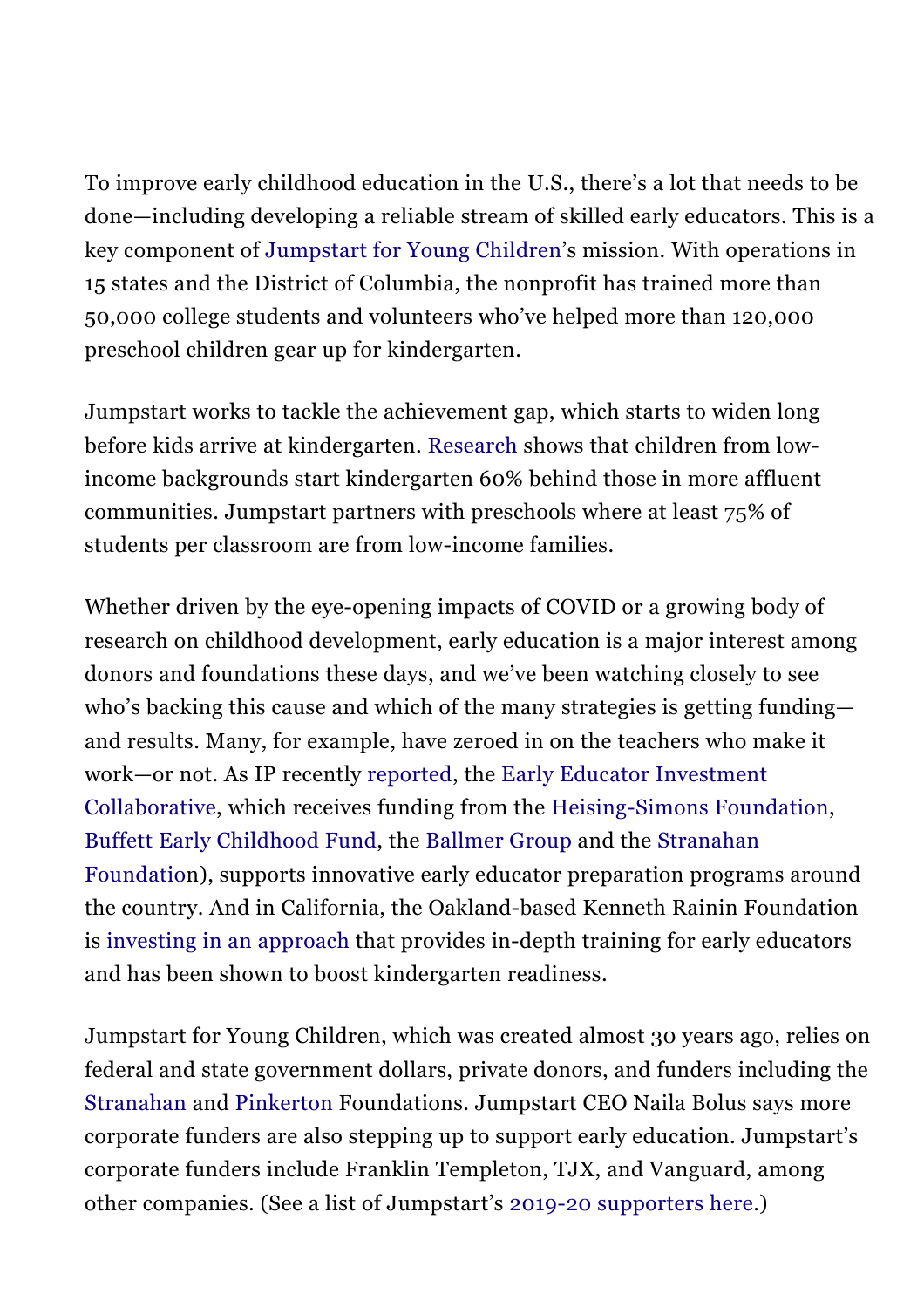"More foundations are coming to this space and more corporate funders are coming to this space, as well," Bolus said. "You're seeing businesses being able to articulate the importance of early childhood for their own workforce, but also for the workforce of the future."

## How it works

Jumpstart recruits students from over 70 colleges and universities and partners with preschool programs around the country. "We sit at this unique nexus between higher ed and early childhood," Bolus said. "We've developed key partnerships on both sides; a really diverse group of higher ed partners and a really diverse group of early childhood partners."

Jumpstart corps members receive about 40 hours of training before they set foot in a classroom and ongoing training after that. Corps members work as teacher aids to implement the Jumpstart curriculum and reduce the student-toteacher ratio to 3 to 1 in almost every classroom where they work.

The results are impressive, as Jumpstart's [website](https://www.jstart.org/impact/results/) documents in detail. According to a recent comparison study, for example, Jumpstart children make 1.5 times greater gains in literacy skills than children who don't participate in the program.

"We implement an evidence-based, culturally competent curriculum that supports young children's language and literacy and social emotional development," Bolus said. "At the same time, with our college student corps members, we are helping to bolster the early education workforce to create a pipeline of diverse, well-prepared educators."

## Code Red for Early Learners

Bolus and many of her colleagues who work in early childhood education are worried about the impact of the pandemic on the youngest learners. The fallout of school closures and remote learning for K12 students, including learning loss and mental health issues, has received widespread attention, but there have been tremendous impacts on young children, too.